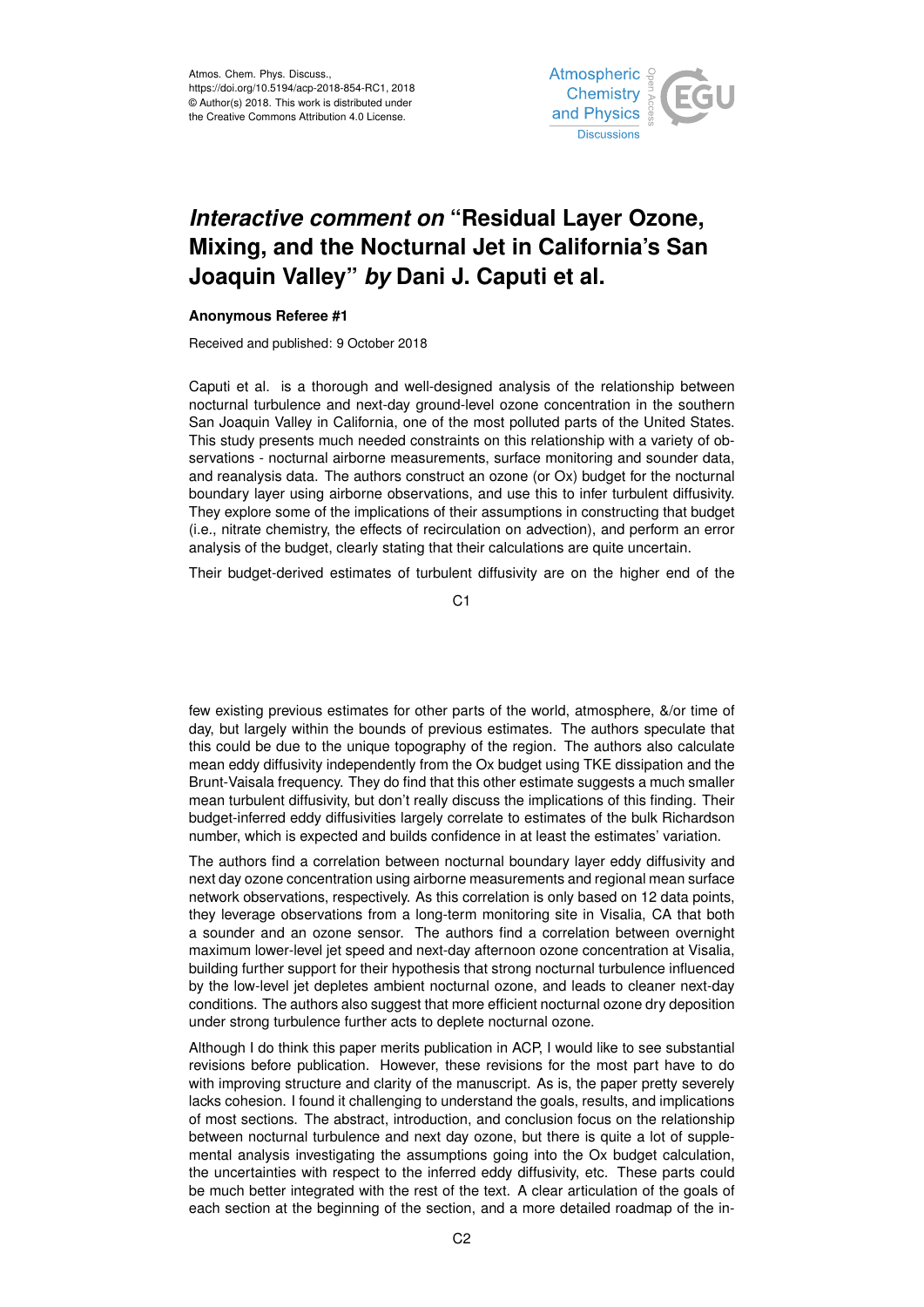vestigation in the introduction could be helpful. I like that the results and discussion are combined, but in many sections there is no discussion of the implications of the results, and they are not discussed in the conclusions. There are several figures that are barely discussed and I urge the authors to reconsider whether they should be included in the paper. The paper would strongly benefit from a streamlining of the analysis.

Also, the order of the figures should be the order that they are mentioned in the text. I would also like to see more explicit referencing in the text to the figure that is being discussed. The figures could also be more publication-quality. I would like to see the information on the plots themselves also included in captions, acronyms spelled out in captions, explicit references to the data sources in the captions. For most of the plots, I would also like to see larger text and larger symbols. The jet color scheme used on many figures is hard to interpret. For the maps, I find the underlying image of topography distracting and not helpful. If the authors really want to show the topography then one map of only the topography would be sufficient.

For the correlation between afternoon maximum hourly ozone and overnight maximum lower level jet speed at Visalia (Figure 14), the correlation is quite low. The fitted line doesn't look like it's capturing the pattern well, and looks like it's strongly influenced by the one really high jet speed. If this data point is removed, how does the relationship change?

âĂŤ- Line-by-line comments.

Lines 56-57: Will the authors please include the point about dry deposition in a separate sentence? Also, the way the part about deposition is phrased too much does not really suggest that there is much uncertainty to this estimate, but there it is quite uncertain (see comments below)

Line 58: Would "more" be better than "stronger" here?

Line 63: "infer" instead of "measure"

C3

Line 73: I find "occasion" as a verb to be non-intuitive

Lines 96-99: Will the authors refer to the stable layer as the NBL for consistency? This part is quite dense, especially for readers not fluent in boundary layer meteorology

Lines 101-104: I'm not seeing why the last two sentences are needed here. I would urge the authors to be as concise as possible here, again for readers not as fluent in BL meteorology

Line 110: Replace the "is" in "is important" to "is likely important". Also, both is plural, so "is" should be "are"

Lines 112- 128: I struggled with this paragraph, which feels out of place. It's not clear why the authors start to talk about the Fresno Eddy. One option would be to move this paragraph to Section 3.3. Another option would be to more clearly direct the reader as to why they are introducing it (i.e. that it challenges their analysis). Also, will the authors please briefly introduce ozone production potential?

Lines 129-140: I find this paragraph a bit awkward, especially the first sentence with the term "acknowledge". It seems like this sentence should be followed by a discussion of assumptions made, but this does not seem to be the case. The authors then proceed to mostly talk about daytime conditions, then say nitrate chemistry and dry deposition cannot be ignored. Why even talk about daytime? I would suggest saying that the focus of this work is nighttime and previous work has focused on daytime. The discussion of daytime doesn't feel meaningful, and it's confusing for the reader. Also, I'm confused about the point of mentioning nitrate chemistry and dry deposition here in this way. Do the authors examine these processes in detail later on? Perhaps framing it like that would help.

Line 152: Does "this ozone difference" refer to the day-to-day difference in ozone concentration? Please specify

Line 157: Do the authors average over a large area? The limitations would only be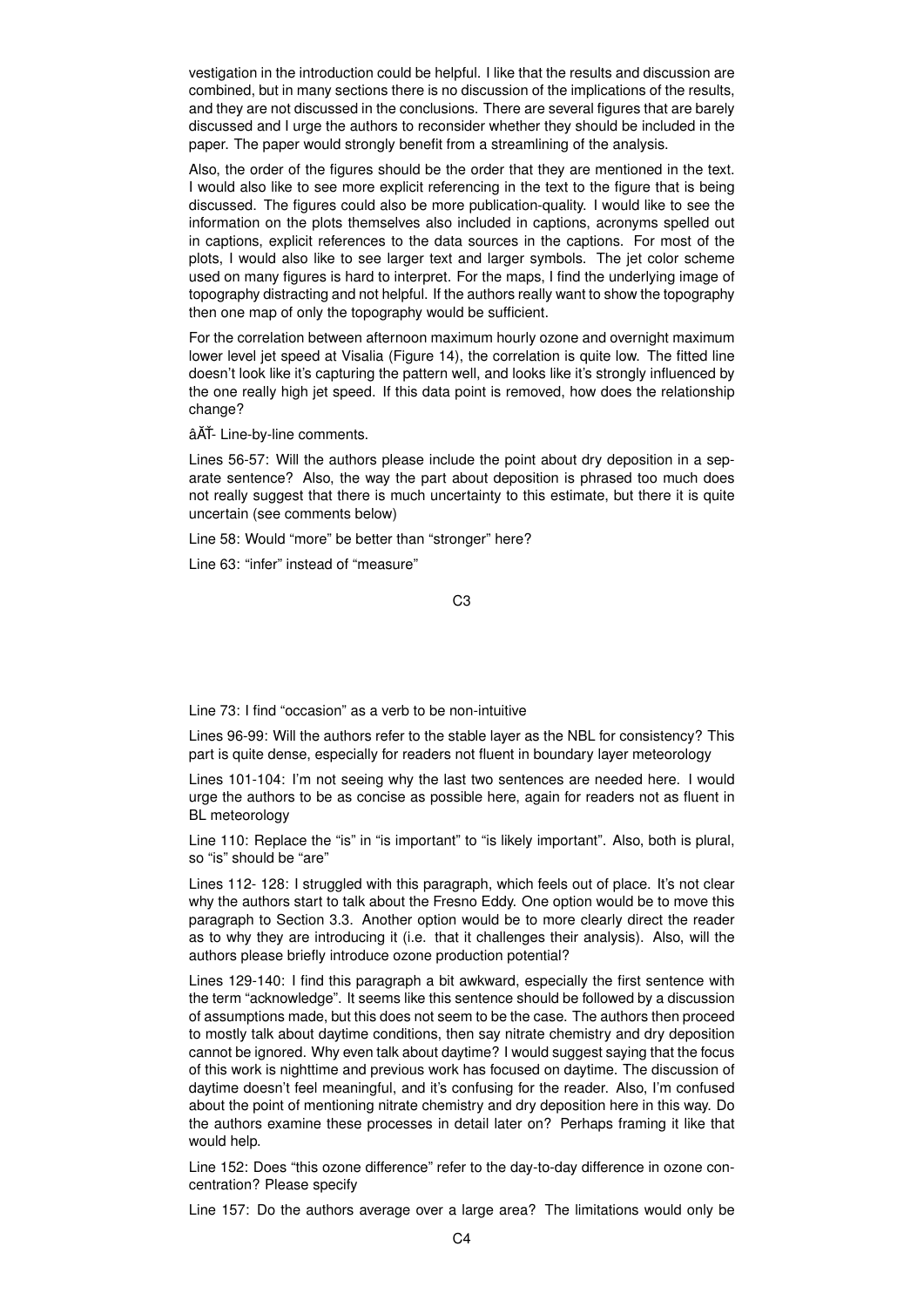overcome if so, right?

Line 161: Does "in this area" refer to Taiwan, or SSJV?

In general, the introduction is pretty dense. I feel that most readers would find some sort of schematic useful.

Lines 194-196: Do the authors think that their "somewhat arbitrary" cutoff has a substantial influence on their results?

Lines 199-204: Again, do the authors think that this assumption has a substantial influence on results?

Lines 241-242: Seems like this sentence is unnecessary

Line 247: Please cut "tracked by", it's confusing. The ultimate fate of nitrate? Please specify

Line 259: Please specify the field site and time examined in Padro 1996

Line 271: "A blend of these three methods" is too vague. Please specify the method

Line 290: Do the authors mean that NO2 and O3 are by far the dominant species of Ox? Please specify

Lines 319-386: This is a lot of information. I found this section very confusing and long-winded. Will the authors please break this paragraph up? It would be helpful if the authors stated the goal of this analysis upfront and more clearly stated what the assumptions are, the bases for making them, and how they feed into calculating the net reaction of R1-R6 as a constant multiple of R2.

Lines 323-234: But the authors just said that their airborne measurements are supported by the ground-level measurement network? What is the measurement network used? Do the authors not trust that it provides values that should be regionally representative?

C5

Lines 327: This "channel of NO3" meaning R6?

Line 330: What are the "VOC reactions in our analysis"? So does this finding mean that the authors ignore R6?

Lines 319-330: So what's the conclusion here? It looks like the authors are finding a basis for including R6, but also a basis for not including R6.

Line 344: "Out of respect for" should be "Based on"

Line 348: Can "channel" be "reaction"? I find "channel" confusing and a bit colloquial

Line 352: Why is temperature shown in Figure 5 if it is not discussed? Also, in the caption of Figure 5 the acronyms of the airports should be spelled out.

Table 2: What do the authors mean that values may not match literature values? How is the extrapolation and valley average done? It seems like this info should be somewhere in the paper or supplementary material.

Lines 390: Will the authors better explain what the linear regression here is for, and how it is done?

Line 403: What is the similar environment? Please specify

Line 404: I don't think the authors have specified yet that the SSJV is an agricultural region.

Line 405: What's the basis of using these papers, over other ozone deposition papers? Half of these papers are not listed in the references list. There are also additional papers on CODE (California Ozone Deposition Experiment) that the authors may find helpful - for example, Massman 1994, Padro et al. 1994, Grantz et al. 1997. The authors should specify whether they are looking at an average of the CODE sites, or one in particular (there is a vineyard, cotton field, . . .).

Line 409: Will the authors at least spell out that 2.5 cm/s is likely much higher than the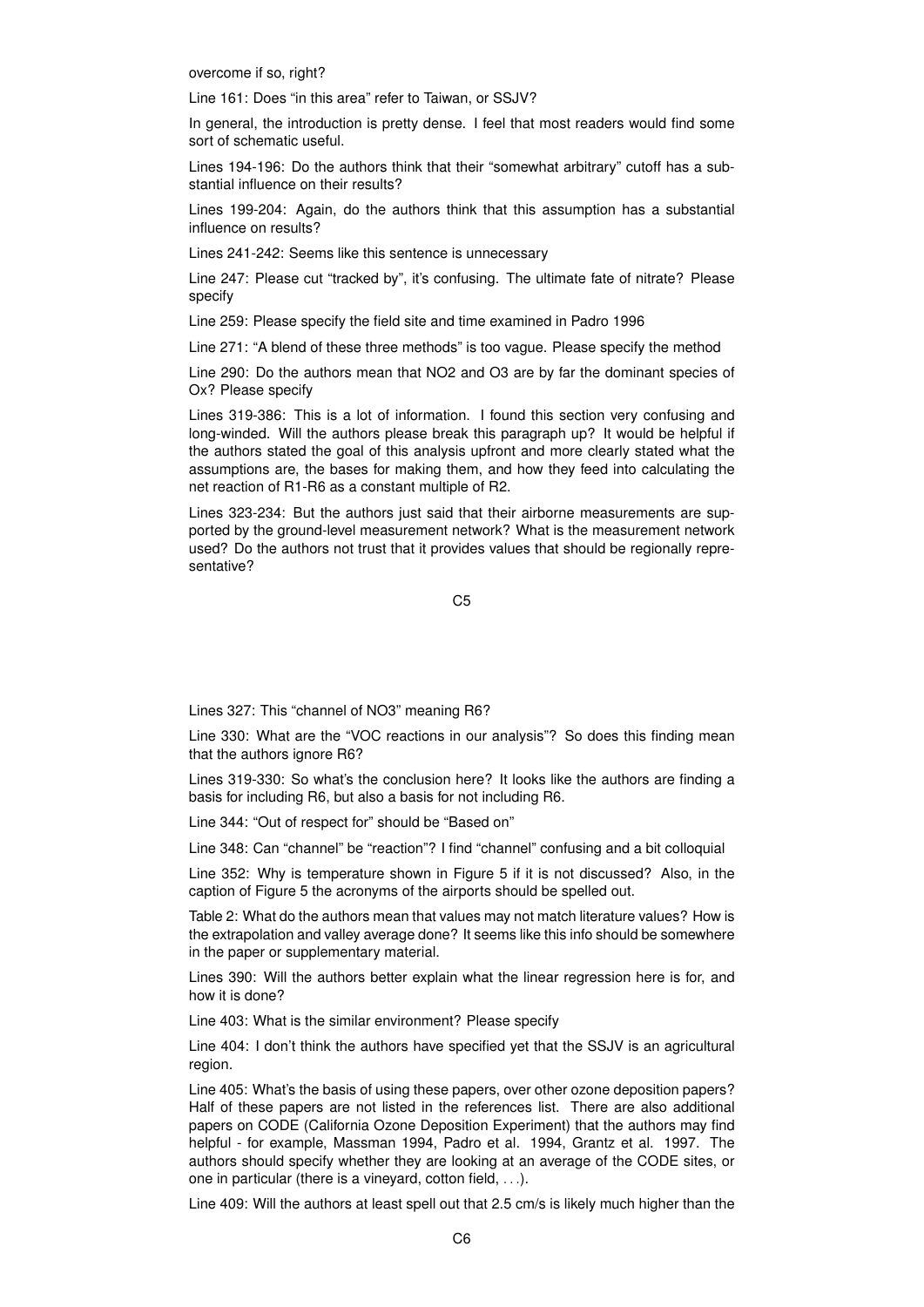deposition velocity for NO2 should be, and perhaps cite some previous work here?

Line 410: Is the vertical flux divergence used in the last term or the last two terms?

Lines 412-3: Will the authors better explain what the linear regression here is for, and how it is done?

Lines 423-4: By surplus of Ox do the authors mean where Ox indicated by the purple line is greater than Ox indicated by the black line? Please specify this. Also please specify in the caption which of the terms have been inferred (and refer to section on calculation) and which have been observed.

Line 429: How is the error propagation calculated? At least refer to Section 3.2

Table 3: What exactly is the error estimate? At least refer to Section 3.2

Line 433: Please cut "Another way to frame . . . NBL"

Line 434: Please cut "Further". (In my opinion, doing this and the above suggestion would make this part more digestible).

Line 438: Do the authors mean NO2 is less than O3 by 10-20 ppb here?

Line 445: There should be an introductory sentence here, instead of starting with a specific component's error calculation.

Line 455-6: I would cut the term "conservative". What basis do the authors have for this value judgement? It seems little, especially in terms of the ozone deposition velocity

Section 3.3: This section is confusing because the authors say that the presence of Fresno Eddy could be problematic for their analysis. Then, they say that the predominant circulation during their flights is similar to Fresno Eddy, but then they say any recirculation has a minimal impact on their results (lines 492-3). A lot of the analysis on Fresno Eddy could be cut. . .especially because it's found to be irrelevant. This would help with clarity and flow. Additionally, can the authors split Section 3.3 in two?

C<sub>7</sub>

One section on Fresno Eddy, and one on the low-level jet?

Lines 468-72: Are Zhong et al. 2004 describing the Fresno Eddy conditions, or other prevailing conditions? Please specify.

Line 473: The authors need to more clearly specify that they are suggesting there are Fresno Eddy conditions during their flights.

Lines 480-2: I don't really know what the takeaway here is.

Figure 7: What is shown in the background of the plots? It's hard to see the yellow and light blue colors on top of the grey. I recommend using a different color scheme and/or thicker lines.

Line 494: I would repeat the hypothesis more in full here (i.e., the effects of the nocturnal jet on the next day's ozone levels; "contribute to the variability of ozone" is a bit vague).

Line 494-5: Again, "explored some of the meteorological factors that are absent from the current literature" is vague. Further, why would the authors only explore unexplored factors?

Line 498: "in 100m bin space" is too colloquial

Lines 506-525: This paragraph is confusing. The authors should state up front what they are investigating here.

Line 506: Explicitly say which thresholds correspond to strong and weak jets

Line 506: What is "it" here? The trough? Please specify

Line 512: Why the mention of Fresno Eddy here? Are the authors trying to attribute eastward trough to Fresno Eddy not happening? Please clarify

Line 516: What are "those" conditions?

Lines 516-526: It seems like this should be a paragraph on it's own, and better linked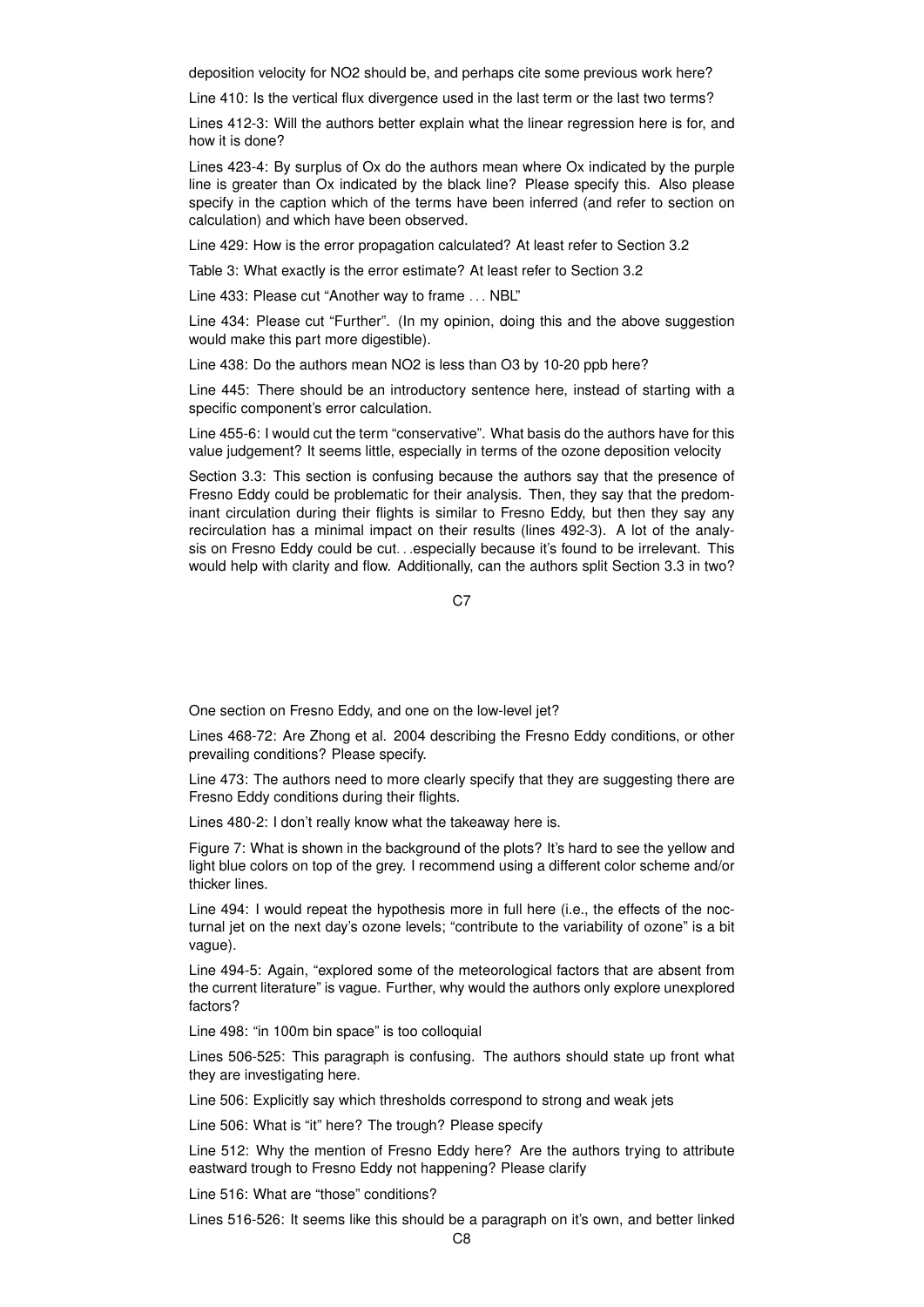with the mention around Line 512 of Fresno Eddy. Referring to "LLJ" generally in this paragraph here is particularly confusing because in the preceding lines the authors were talking about weak vs. strong LLJ.

Lines 522-527: I'm not exactly sure why the authors feel the need to compromise here.

Lines 523-524: Previously the authors had said the Fresno Eddy and the LLJ are not the same thing, but here the authors seem to be referring to them interchangeably.

Lines 527: What is in addition to synoptic forcing?

Lines 532: High temperature could also decrease deposition through stomatal pores

Line 534: -> With the NARR climatology.

Figure 9: A map showing the difference in 2m air temperature for stronger vs. weaker LLJ may be more effective. Hard to see the contours. Or maybe just cut the elevation map, and color by temperature contours.

Figure 11 is never referenced, but I think it should be on Line 545. Figure 11 is interesting, but very tangential, and I think the figure and the short discussion of it should be cut.

Line 551: "Another look at . . ." is not a very helpful way of introducing what the authors are doing here. What are the authors trying to investigate here? Also, what is overnight layering?

Section 3.4 What's the rationale for including the discussion of Figure 12 in the previous section, as opposed to at the beginning of this one? Seems like it would flow better in Section 3.4.

Line 562: "several previous studies examining different parts of the world"

Line 567: Will the author please make it more clear that their hypothesis is stated on lines 564-5? Line 566: Specify regional mean ozone from monitoring stations in a

 $C9$ 

certain network Lines 568: Here are the authors examining ozone at the monitoring stations or measured on the aircraft? Please specify Line 574: Why would the relationship be strongest for MDA8? How much stronger is the relationship for MDA8 vs. max hourly, 24 hour average? If it's a lot stronger, is MDA8 roughly representing ozone at the same hours each day? Examining this could be insightful.

Also, why is this relationship stronger for MDA8 than that observed during the fumigation period?

Line 578: It would help the reader to briefly restate the hypothesis. Lines 580-3: Wait, why not MDA8 here?

Figure 13 and 14: Please be consistent in terms of ozone on the y vs. x axis.

Lines 593-5: Why would Rb be 0 at night? This doesn't make much sense to me. Is this stated in the Padro 1996? Rb is not included in Padro 1996 Figure 4. In Massman [1994] Rb is estimated to be nonzero for the CODE vineyard. I recommend specifying that not only Ra is modeled in Massman [1994] but Rc is too (it's not a residual of observed vd and estimated Ra and Rb). Then I might just say here that modeled Ra and Rc are similar at night and Rb is unknown, rather than zero. It's also important to note that this is only one way of estimating Ra  $(u/u_2^{\star 2})$  and estimates at night are likely highly uncertain. Lines 600-3: How would taking changes in Ra into account in the budget calculation change the eddy diffusivity estimate?

Section 3.5: It would be helpful if the authors introduced the goal of their analysis in this section upfront.

Line 607: Why should the authors values be comparable to Banta et al. 2006 and Lenschow et al. 1988? Please specify. Line 610: Did Banta et al. try to remove buoyancy waves? Line 610-1: Why? What is the implication of this finding? Line 624: "lower end of the range inferred from the Ox budget". It would be helpful here if the authors re-stated the range of eddy diffusivities that they infer from the Ox budget.